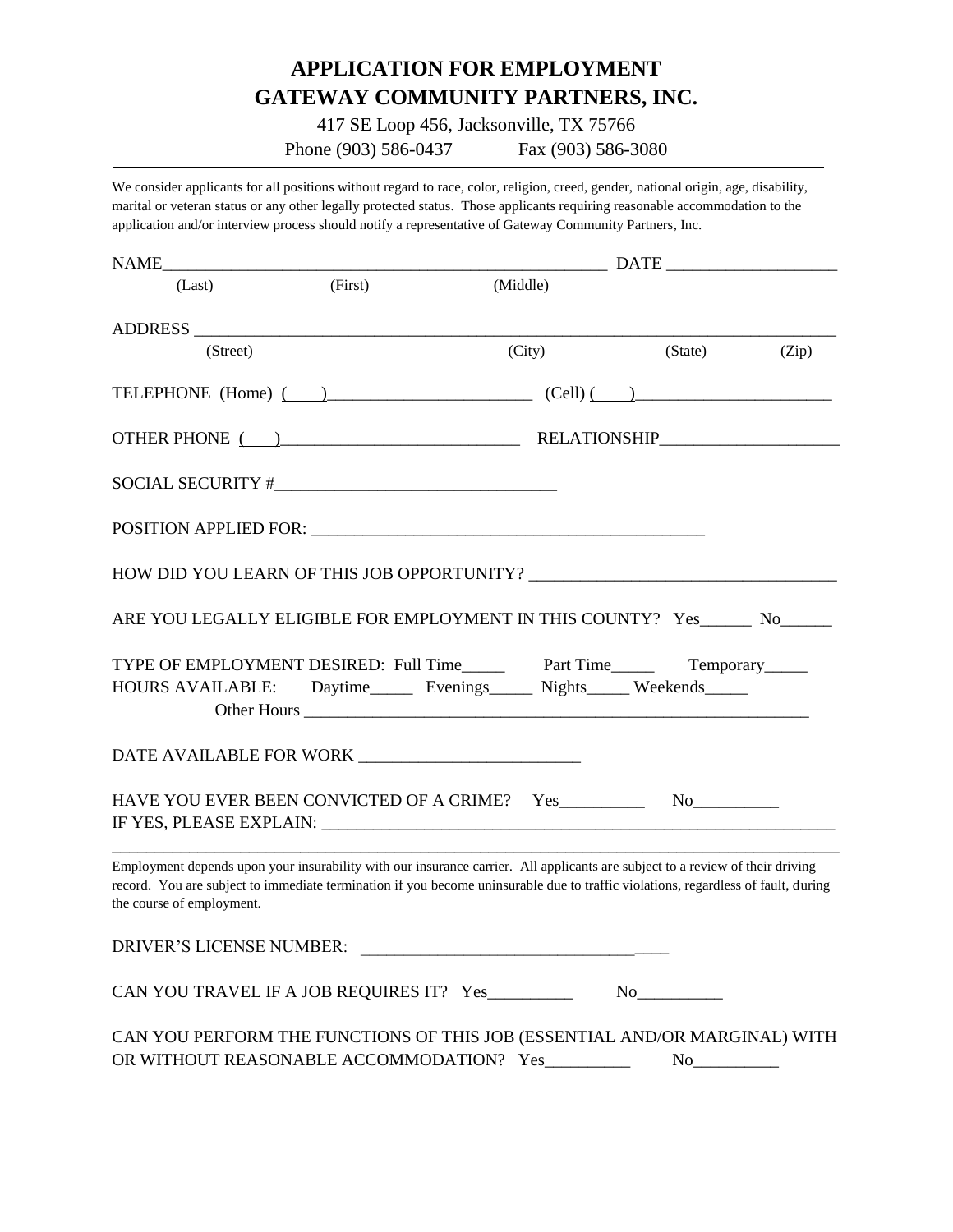## EDUCATION

| Name & Location | <b>Years Completed</b> |       |        | Did You Graduate?   Course of Study |
|-----------------|------------------------|-------|--------|-------------------------------------|
| High School     |                        |       |        |                                     |
| College         |                        | Major | Degree |                                     |
| Other           |                        |       |        |                                     |

Summarize any training, licenses, and/or certificates that may qualify you as being able to perform jobrelated functions in the position for which you are applying.

#### SKILLS / ABILITIES

\_\_\_\_\_\_\_\_\_\_\_\_\_\_\_\_\_\_\_\_\_\_\_\_\_\_\_\_\_\_\_\_\_\_\_\_\_\_\_\_\_\_\_\_\_\_\_\_\_\_\_\_\_\_\_\_\_\_\_\_\_\_\_\_\_\_\_\_\_\_\_\_\_\_\_\_\_\_\_\_\_\_\_\_\_

Typing speed \_\_\_\_\_\_\_\_\_\_\_\_\_\_\_ wpm Computer Skills: (explain) \_\_\_\_\_\_\_\_\_\_\_\_\_\_\_\_\_\_\_\_

\_\_\_\_\_\_\_\_\_\_\_\_\_\_\_\_\_\_\_\_\_\_\_\_\_\_\_\_\_\_\_\_\_\_\_\_\_\_\_\_\_\_\_\_\_\_\_\_\_\_\_\_\_\_\_\_\_\_\_\_\_\_\_\_\_\_\_\_\_\_\_\_\_\_\_\_\_\_\_\_\_\_\_\_\_

Other skills/abilities:

#### EMPLOYMENT EXPERIENCE

START WITH YOUR PRESENT OR LAST JOB. INCLUDE ANY JOB-RELATED MILITARY SERVICE ASSIGNMENTS AND VOLUNTEER ACTIVITIES. YOU MAY EXCLUDE ORGANIZATIONS WHICH INDICATE RACE, COLOR, RELIGION, GENDER, NATIONAL ORIGIN, DISABILITIES OR OTHER PROTECTED STATUS.

| Employer            | Date Employed            | Work Performed |
|---------------------|--------------------------|----------------|
|                     | From<br>To               |                |
|                     |                          |                |
| Address             | Hourly Rate/Salary       |                |
|                     | <b>Starting</b><br>Final |                |
|                     |                          |                |
| Phone #             | Job Title                | Supervisor     |
|                     |                          |                |
|                     |                          |                |
| Reason for Leaving: |                          |                |
|                     |                          |                |

| Employer            | Date Employed            | Work Performed |
|---------------------|--------------------------|----------------|
|                     | From<br>To               |                |
|                     |                          |                |
| Address             | Hourly Rate/Salary       |                |
|                     | <b>Starting</b><br>Final |                |
|                     |                          |                |
| Phone #             | Job Title                | Supervisor     |
|                     |                          |                |
| Reason for Leaving: |                          |                |
|                     |                          |                |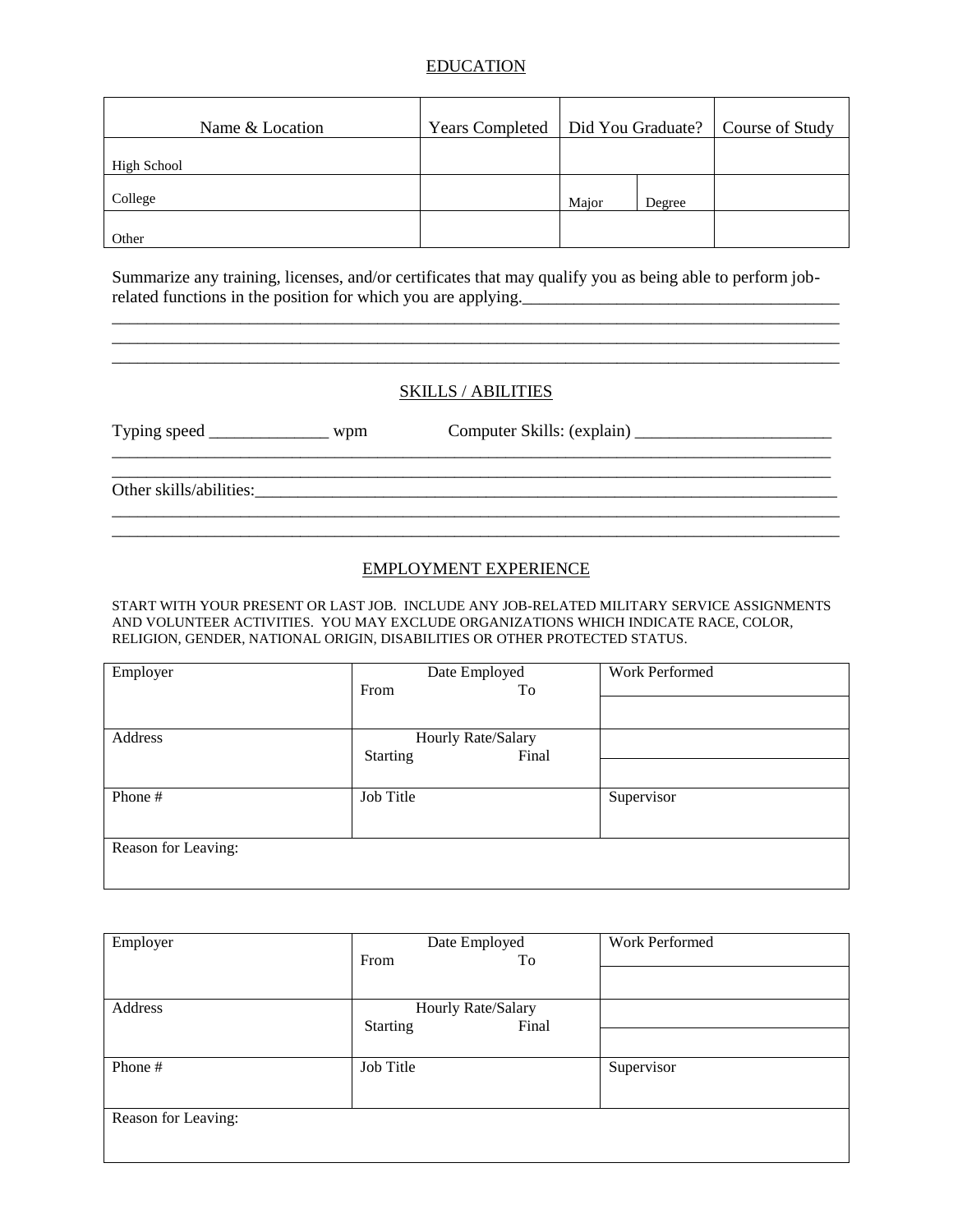| Employer            | Date Employed            | Work Performed |
|---------------------|--------------------------|----------------|
|                     | To<br>From               |                |
|                     |                          |                |
| Address             | Hourly Rate/Salary       |                |
|                     | Final<br><b>Starting</b> |                |
|                     |                          |                |
| Phone #             | Job Title                | Supervisor     |
|                     |                          |                |
| Reason for Leaving: |                          |                |
|                     |                          |                |

| Employer            | Date Employed            | Work Performed |
|---------------------|--------------------------|----------------|
|                     | From<br>To               |                |
|                     |                          |                |
| Address             | Hourly Rate/Salary       |                |
|                     | <b>Starting</b><br>Final |                |
|                     |                          |                |
| Phone #             | Job Title                | Supervisor     |
|                     |                          |                |
| Reason for Leaving: |                          |                |
|                     |                          |                |

## PLEASE WRITE 3 OR 4 SENTENCES EXPLAINING WHY YOU WANT TO WORK FOR THIS ORGANIZATION: \_\_\_\_\_\_\_\_\_\_\_\_\_\_\_\_\_\_\_\_\_\_\_\_\_\_\_\_\_\_\_\_\_\_\_\_\_\_\_\_\_\_\_\_\_\_\_\_\_\_\_\_\_\_\_\_\_\_\_\_\_\_\_\_\_\_\_\_

\_\_\_\_\_\_\_\_\_\_\_\_\_\_\_\_\_\_\_\_\_\_\_\_\_\_\_\_\_\_\_\_\_\_\_\_\_\_\_\_\_\_\_\_\_\_\_\_\_\_\_\_\_\_\_\_\_\_\_\_\_\_\_\_\_\_\_\_\_\_\_\_\_\_\_\_\_\_\_\_\_\_\_\_\_ \_\_\_\_\_\_\_\_\_\_\_\_\_\_\_\_\_\_\_\_\_\_\_\_\_\_\_\_\_\_\_\_\_\_\_\_\_\_\_\_\_\_\_\_\_\_\_\_\_\_\_\_\_\_\_\_\_\_\_\_\_\_\_\_\_\_\_\_\_\_\_\_\_\_\_\_\_\_\_\_\_\_\_\_\_ \_\_\_\_\_\_\_\_\_\_\_\_\_\_\_\_\_\_\_\_\_\_\_\_\_\_\_\_\_\_\_\_\_\_\_\_\_\_\_\_\_\_\_\_\_\_\_\_\_\_\_\_\_\_\_\_\_\_\_\_\_\_\_\_\_\_\_\_\_\_\_\_\_\_\_\_\_\_\_\_\_\_\_\_\_

| OTHER JOB OR PERSONAL REFERENCES: | Name |       |
|-----------------------------------|------|-------|
| Title                             |      | Phone |
|                                   |      |       |
|                                   |      |       |

Name \_\_\_\_\_\_\_\_\_\_\_\_\_\_\_\_\_\_\_\_\_\_\_\_\_\_\_\_\_\_\_\_\_\_\_\_\_\_\_\_ Title \_\_\_\_\_\_\_\_\_\_\_\_\_\_\_\_\_ Address\_\_\_\_\_\_\_\_\_\_\_\_\_\_\_\_\_\_\_\_\_\_\_\_\_\_\_\_ Phone\_\_\_\_\_\_\_\_\_\_\_\_\_\_\_\_\_\_\_\_\_\_\_

 $\overline{O}$ THER JOB OR PERSONAL REFERENCES:  $N$ 

#### AT A MINIMUM, GATEWAY COMMUNITY PARTNERS, INC. WILL CHECK THE MOST CURRENT THREE WORK REFERENCES. OTHER REFERENCES MAY BE ATTACHED.

I understand that Gateway Community Partners, Inc. will honor my request that my current employer not be contacted.

I do \_\_\_\_\_\_\_ do not\_\_\_\_\_\_\_ give permission to contact my current employer.

**Accuracy: I verify that the statements I have made in this application are true and complete. I understand that if I am hired, any false or incomplete statements in this application will be grounds for immediate discharge.**

SIGNED: \_\_\_\_\_\_\_\_\_\_\_\_\_\_\_\_\_\_\_\_\_\_\_\_\_\_\_\_\_\_\_\_\_\_\_\_\_\_\_\_\_\_\_\_\_ DATE \_\_\_\_\_\_\_\_\_\_\_\_\_\_\_\_\_\_\_\_\_\_\_\_\_\_\_

This application for employment will be considered active for six months. Any applicant wishing to be considered for employment beyond this time period should inquire as to whether or not applications are being accepted at this time.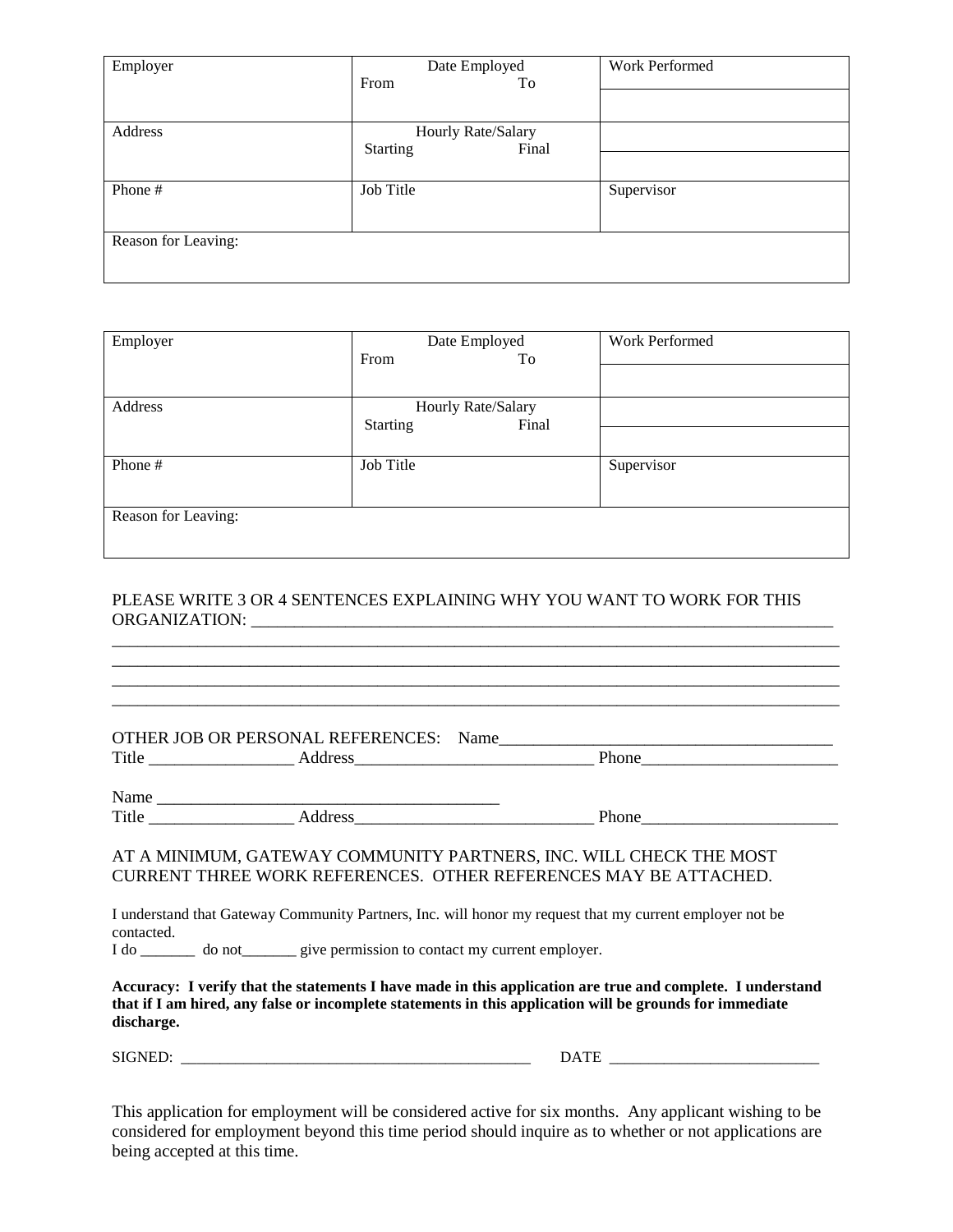I acknowledge that if hired, I will be an "*at will*" employee. I will be subject to dismissal or discipline without notice or cause, at the discretion of the employer. I also understand that this means I am free to quit my employment at any time, for any reason, without notice. I understand that no representative of the company, other than the Chief Executive Officer, has authority to change the terms of an at-will employment and that any such change can occur only in a written employment contract.

I understand that, in order to provide a safe and healthy working environment, it is the policy of the company to conduct drug screening tests and other investigative exams as it deems necessary. With full knowledge of the company policy, in the event of employment, I consent to the search and testing by the company for the purpose of enforcing this policy.

I understand that a physical examination and/or other tests may be required for my employment and I am willing to undergo such tests as required.

| Signature of Applicant                                   |                        | Date                                                                                                                  |
|----------------------------------------------------------|------------------------|-----------------------------------------------------------------------------------------------------------------------|
|                                                          |                        |                                                                                                                       |
|                                                          | FOR PERSONNEL USE ONLY |                                                                                                                       |
|                                                          |                        | Date:                                                                                                                 |
|                                                          |                        |                                                                                                                       |
|                                                          |                        | <u> 1989 - Johann Stoff, deutscher Stoff, der Stoff, der Stoff, der Stoff, der Stoff, der Stoff, der Stoff, der S</u> |
|                                                          |                        |                                                                                                                       |
|                                                          |                        |                                                                                                                       |
|                                                          |                        | Contact:                                                                                                              |
| Date: $\frac{1}{\sqrt{1-\frac{1}{2}} \cdot \frac{1}{2}}$ |                        |                                                                                                                       |
|                                                          |                        | Contact:                                                                                                              |
| Employed: Yes______                                      |                        |                                                                                                                       |
|                                                          |                        |                                                                                                                       |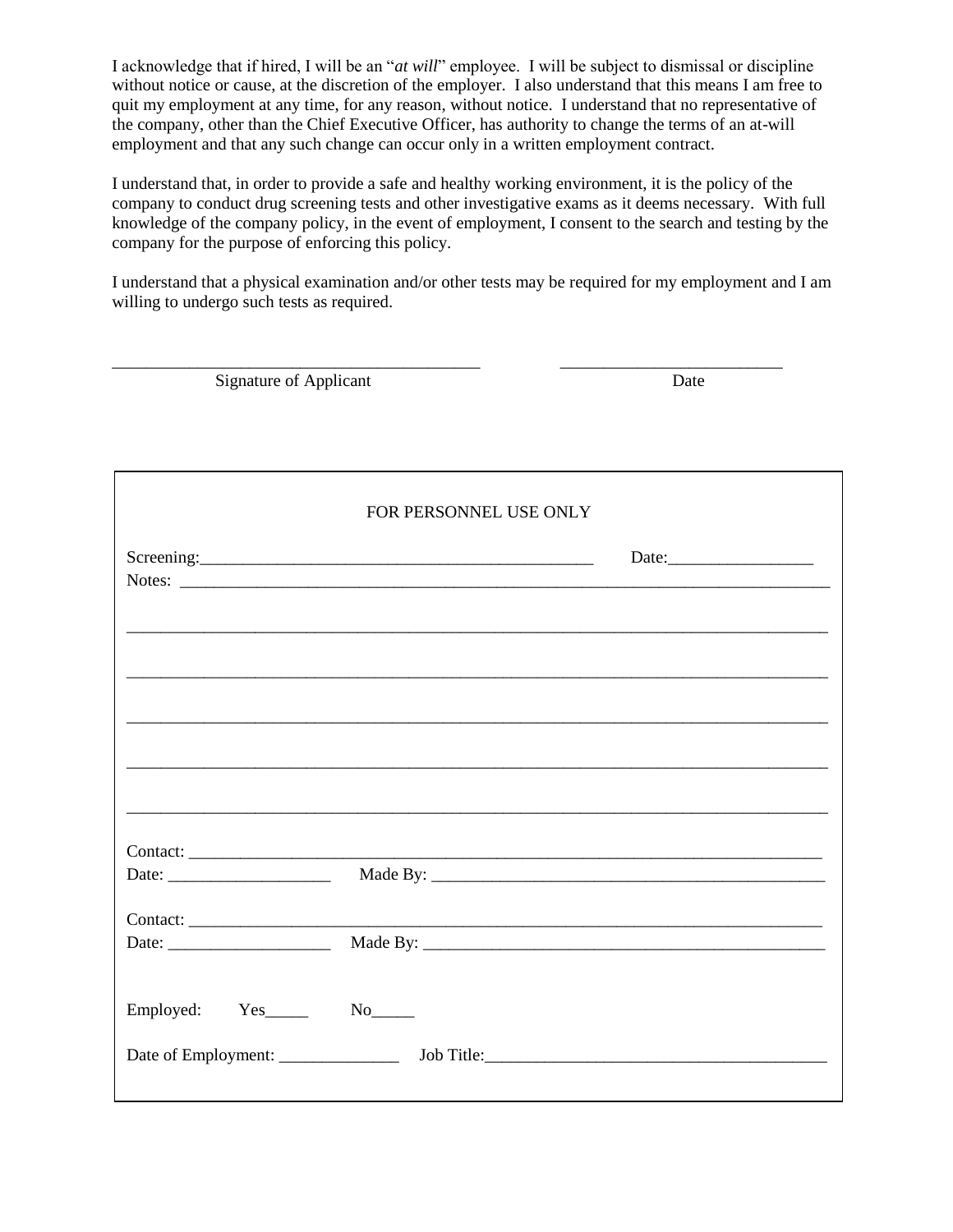GATEWAY COMMUNITY PARTNERS, INC. 417 SE Loop 456, Jacksonville, TX 75766 Phone (903) 586-0437 Fax (903) 586-3080

## RELEASE

I authorize investigation of my background, education, and experience and all statements contained in my application for employment as may be necessary in arriving at an employment decision. I authorize Gateway Community Partners, Inc. to obtain information from former employers, educational institutions and other persons with knowledge of my background and review this information without liability to the organization. This information may include, but is not limited to academic, achievement, performance, attendance, personal history, disciplinary and conviction records. I also release any organization which provides such information from liability. I understand any information collected during such investigation will be confidential and I will not be given access to the information.

APPLICANT'S NAME (Please print) \_\_\_\_\_\_\_\_\_\_\_\_\_\_\_\_\_\_\_\_\_\_\_\_\_\_\_\_\_\_\_\_\_\_\_\_\_\_

SIGNATURE \_\_\_\_\_\_\_\_\_\_\_\_\_\_\_\_\_\_\_\_\_\_\_\_\_\_\_\_\_\_\_\_\_\_\_\_\_\_\_\_\_\_\_

DATE  $\Box$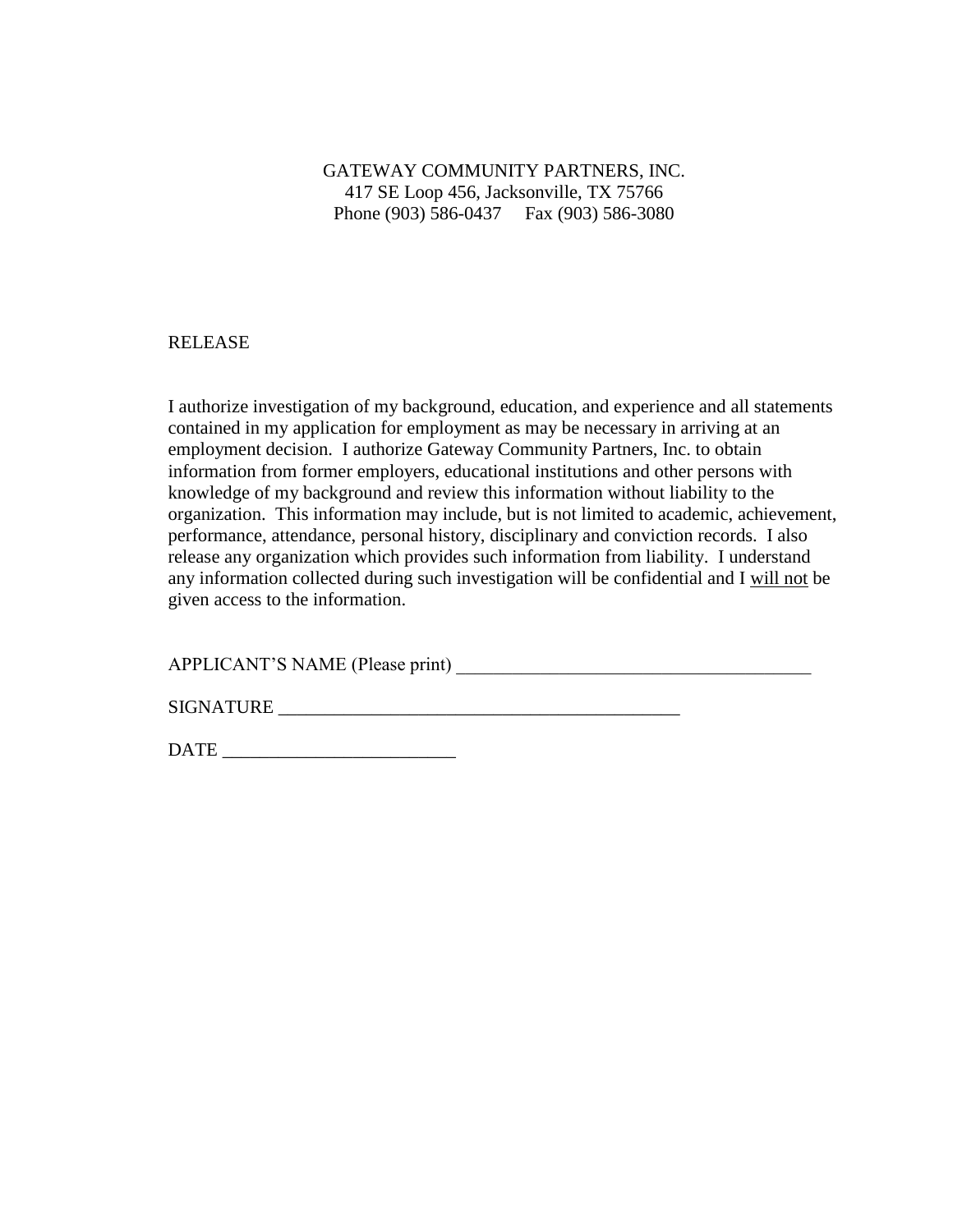## DISCLOSURE

I understand that Gateway Community Partners, Inc. may review my driving record by requesting a consumer report from an insurance information exchange.

Additionally, I understand that Gateway Community Partners, Inc. may review my criminal history background by requesting a report from the Texas Department of Public Safety. I understand that a criminal history background report will be used to check for criminal offenses for which a conviction would bar employment or volunteer status with Gateway Community Partners, Inc.

I further understand that before taking adverse action, Gateway Community Partners, Inc. will provide me with a copy of the report(s) as well as a summary of my rights.

I give my permission for such report(s) to be obtained. This authorization will remain in effect over the course of my employment. Reports may be ordered periodically during the course of my employment.

Name \_\_\_\_\_\_\_\_\_\_\_\_\_\_\_\_\_\_\_\_\_\_\_\_\_\_\_\_\_\_\_\_\_\_\_\_\_

(please print clearly)

 $Signature$ 

| Date |
|------|
|      |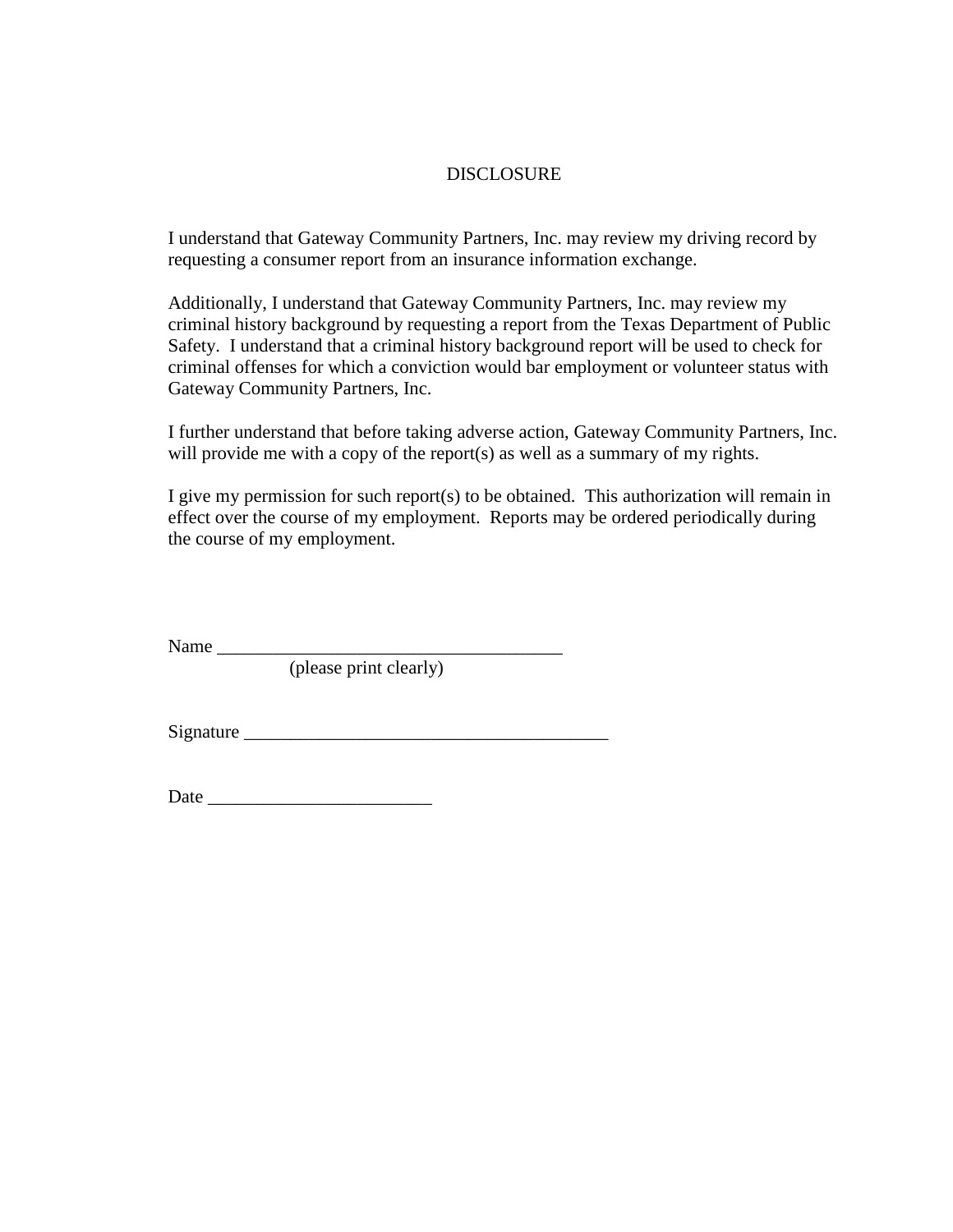## EMPLOYEE MISCONDUCT REGISTRY AND NURSE AIDE REGISTRY ACKNOWLEDGEMENT

Please be advised it is a requirement that Gateway Community Partners, Inc. conduct a check of both the Employee Misconduct Registry and Nurse Aide Registry to determine whether your name is listed on either of these registries, prior to hiring and on an annual basis, if hired.

I give my consent for Gateway Community Partners, Inc. to conduct initial checks of both the Employee Misconduct and Nurse Aid Registries to determine whether my name is listed prior to hiring, and on a periodic basis over the course of my employment, if selected to fill a position with Gateway Community Partners, Inc.

I understand that Gateway Community Partners, Inc. will be prohibited from employing any individual whose name appears on either of these registries.

Signature

\_\_\_\_\_\_\_\_\_\_\_\_\_\_\_\_\_\_\_\_\_\_\_\_\_\_ **Date** 

\_\_\_\_\_\_\_\_\_\_\_\_\_\_\_\_\_\_\_\_\_\_\_\_\_\_\_\_\_\_\_\_\_\_\_\_\_

------------------------------------------------------------------------------------------------------------

# OFFICE OF INSPECTOR GENERAL STATE AND FEDERAL DATABASE CHECKS

Please be advised it is a requirement that Gateway Community Partners, Inc. conduct a search for excluded employees and contractors, both individuals and entities, prior to hiring or contracting and on an ongoing monthly basis.

I give my consent for Gateway Community Partners, Inc. to conduct initial, and if hired, ongoing monthly checks of the following databases:

- Texas Health and Human Services Commission (HHSC) Office of Inspector General (OIG) List of Excluded Individuals/Entities online searchable database: <https://oig.hhsc.state.tx.us/Exclusions/Search.aspx>
- United States Department of Health and Human Services (HHS) OIG Excluded Individuals/Entities Search database:<http://www.oig.hhs.gov/fraud/exclusions.asp>

I understand that Gateway Community Partners, Inc. will be prohibited from employing or contracting with any individual or entity whose name appears on the above databases.

Signature

\_\_\_\_\_\_\_\_\_\_\_\_\_\_\_\_\_\_\_\_\_\_\_\_\_\_\_\_ Date

\_\_\_\_\_\_\_\_\_\_\_\_\_\_\_\_\_\_\_\_\_\_\_\_\_\_\_\_\_\_\_\_\_\_\_\_\_\_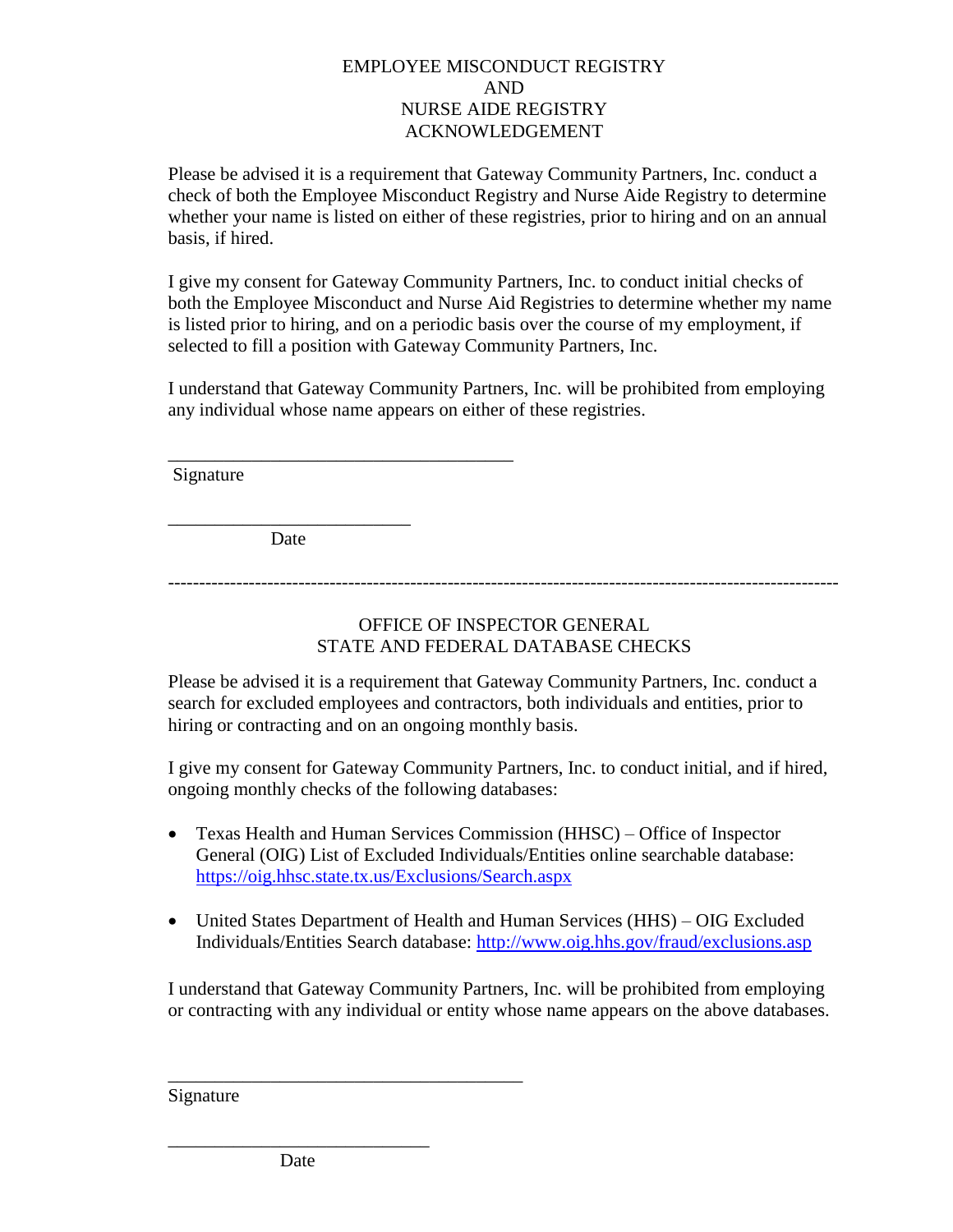# **Criminal History Background Check Acknowledgement Form**

You are hereby advised that Gateway Community Partners, Inc. will conduct a preemployment/pre-assignment criminal history check.

The following is a listing of criminal offenses for which a conviction would bar employment or volunteer status:

Section 250.006 Convictions Barring Employment

- (a) A person for whom the facility is entitled to obtain criminal history record information may not be employed in a facility if the person has been convicted of an offense listed in this subsection:
- (1) Criminal homicide (Penal Code Chapter 19)
- (2) Kidnapping and unlawful restraint (Penal Code Chapter 20)
- (3) Continuous sexual abuse or young child or children (Penal Code Section 21.02) or Indecency with a child (Penal Code Section 21.11)
- (4) Sexual assault (Penal Code Section 22.011)
- (5) Aggravated assault (Penal Code Section 22.02)
- (6) Injury to a child, elderly individual, or disabled individual (Penal Code Section 22.04)
- (7) Abandoning or endangering a child (Penal Code Section 22.041)
- (8) Aiding suicide (Penal Code Section 22.08)
- (9) Agreement to abduct from custody (Penal Code Section 25.031)
- (10) Sale or purchase of a child (Penal Code Section 25.08)
- (11) Arson (Penal Code Section 28.02)
- (12) Robbery (Penal Code Section 29.02)
- (13) Aggravated robbery (Penal Code Section 29.03)
- (14) Indecent exposure (Penal Code Section 21.08)
- (15) Improper relationship between educator and student (Penal Code Section 21.12)
- (16) Improper photography or visual recording (Penal Code Section 21.15)
- (17) Deadly conduct (Penal Code Section 22.05)
- (18) Aggravated sexual assault (Penal Code Section 22.021)
- (19) Terroristic threat (Penal Code Section 22.07)
- (20) Online solicitation of a minor (Penal Code Section 33.021)
- (21) Money laundering (Penal Code Section 34.02)
- (22) Medicaid fraud (Penal Code Section 35A.02)
- (23) Obstruction or retaliation (Penal Code Section 36.06
- (24) Cruelty to livestock animals (Penal Code Section 42.09) or Cruelty to non-livestock animals (Penal Code Section 42.092)
- (25) A conviction under the laws of another state, federal law, or the Uniform Code of Military Justice for an offense containing elements that are substantially similar to the elements of an offense listed by this subsection.